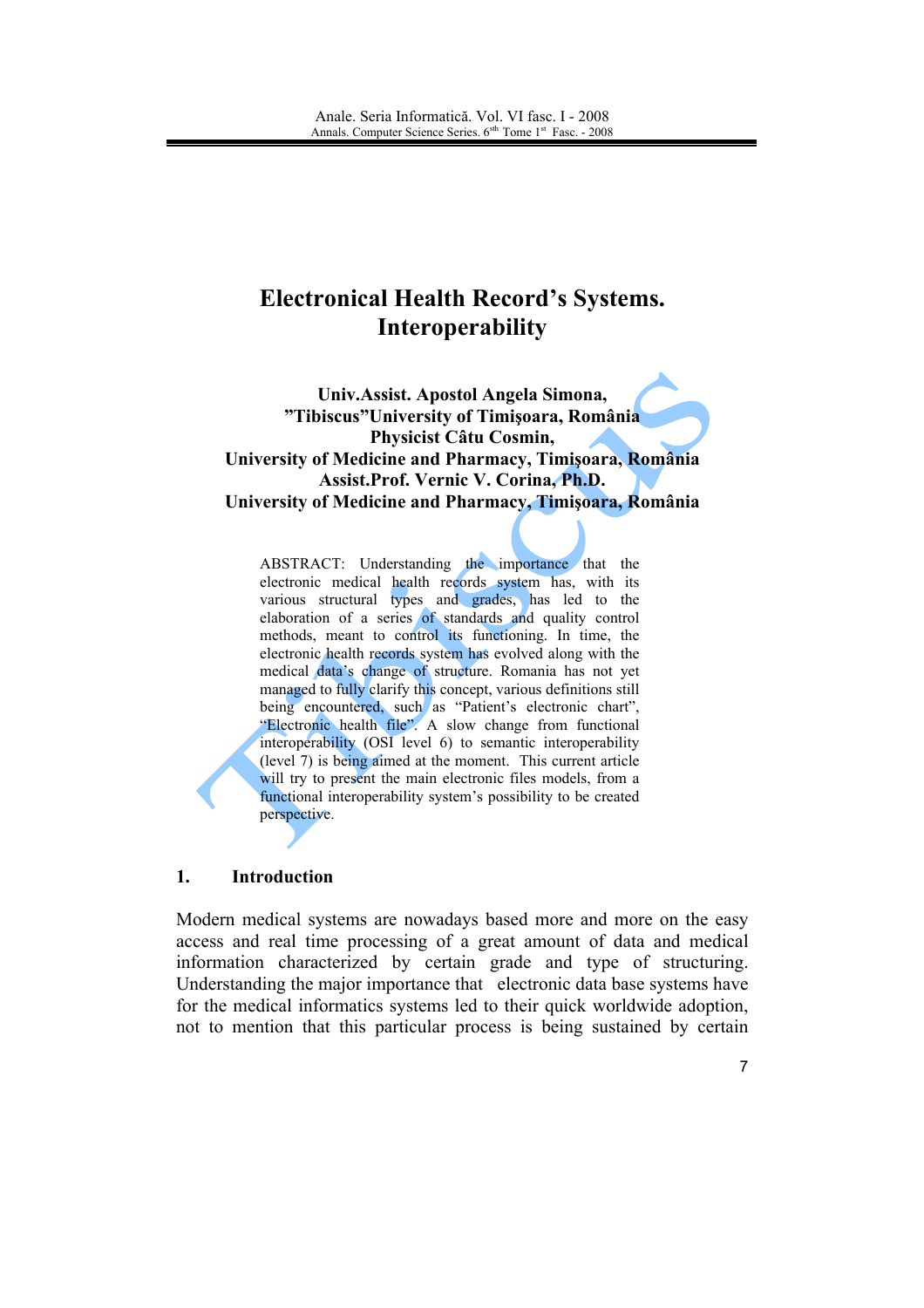standards and quality management methods. One can not afford to overlook the difficulties and the fear associated with the migration of electronic medical database among which: technical limitations in what security is concerned, integrity and access to data, high costs, the lack of operating skills and trust in computerized systems along with the opposition to the new change, small diversity of software products, the absence of certain quality standards generally accepted and the lack of adequate laws.

In time, the concept of electronic database evidence has suffered many transformations and reconsiderations along with the increase in complexity and with the change of medical data, simultaneous with health care systems evolution. Romania has not yet managed to fully understand this concept, therefore we can encounter definitions such as "patient's electronic chart", "electronic health file". Since there is no consent for that matter, any reference to electronic health records system will be made according to the ISO/TR 20514 definition, using the abbreviation EHR: "Collection of computerized information referring to the health state of a certain subject stored and transmitted in complete safety, accessible to any authorized user. It has a logic pattern for information organization implemented, universally accepted and independent from the system. Its main aim is to assure continuous, efficiently and quality integrated health services along with retrospective and prospective information ".

The terminological variation, often implying national specific, not only depends on the formulation but also on the content and clinical context. The electronic health file content still brings true debates to life. Obviously, the content will depend on the aim, type of requested information, amount of time, access rights and last but not least on the balance between the included information's quantity and their costs. A complete EHR system must include demographic data, notes on the health state of the patient, illness, medication, vital signs, history of the disease as well as history of the family diseases, laboratory data, immunization, and imagistic data.

A high quality EHR system must be perfectly adapted to the context and it consists of several interoperable information organizing levels. The implementation details vary a lot according to the level of medical assistance (primary assistance, ambulatory assistance, emergency, hospital etc), to the standards that are respected, to the infrastructure that is based on as well as some other factors

Those generically qualities stand for the definition of a more detailed functional and structural request of an EHR. The attendance of functional requests as well as the security of an EHR is legislated in some states such as USA (where functions a single organism of certifying - CCHIT), Canada,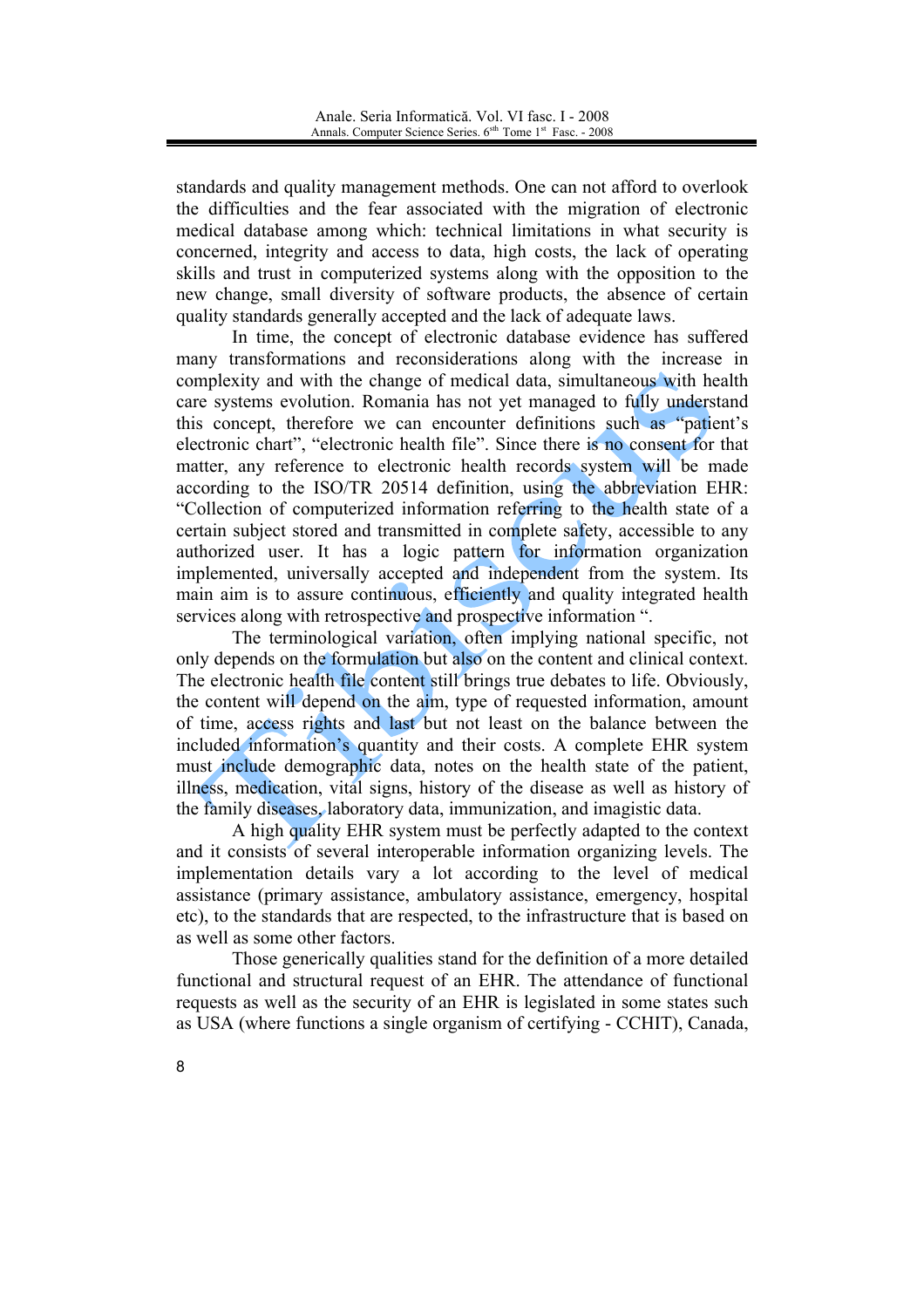Belgium, Ireland, Denmark and England. Organizations such as Continua Health Alliance and the initiative of IHE (Integrating the Healthcare Enterprise) - supported by HIMMS (Healthcare Information and Management Systems Society) are oriented towards the auto evaluation of technical support of the products by the consumer. In Europe, with the help of the European Committee, the Eurorec Institute fights for developing a European mechanism for evaluation and certification of the EHR systems, having the functional criteria and security matters in mind. Of great importance for that matter are the research projects financed by Frame Program 6 developed by Eurorec, especially the QRec project (European Quality Labelling and Certification of Electronic Health Record systems) and EHR Implement. All those can be defined according to the management of quality, normative evaluation emphasizing on monitoring and quantification of quality, putting beside the evaluation research methods based mainly on methodological and theoretical expertise.

Nowadays, the efforts are focused on gradual passing from functional interoperability (level) 6 OSI) towards semantically interoperability (level 7). The easy access and sort out of medical data must be completed by incorporating efficient security mechanisms in the EHR systems, meant to ensure integrity and confidentiality of the stored data.

#### $2.$ The electronic health file

The electronic health file assures the user to access the patient's health related information from a certain database. These patients data base will periodically be updated based on the information received from various medical departments. The file can only be accessed by the medical staff and personnel that the patient agrees with.

The electronic health file aims to be able to give online medical information related to certain patients. The information given to the user are accessible according to several security levels, each user only having access to the information that he has the right for.

The patient has access to several details, of course, technical details that he does not understand not being included. One of the first conditions for accomplishing this system was the patient's ability to see who has accessed his data as well as who had the endeavor to access the data base in order to ensure more security means. Recent national systems exist, but when it comes to complete spread, no country has succeeded this performance. Among the countries that already have functional projects, the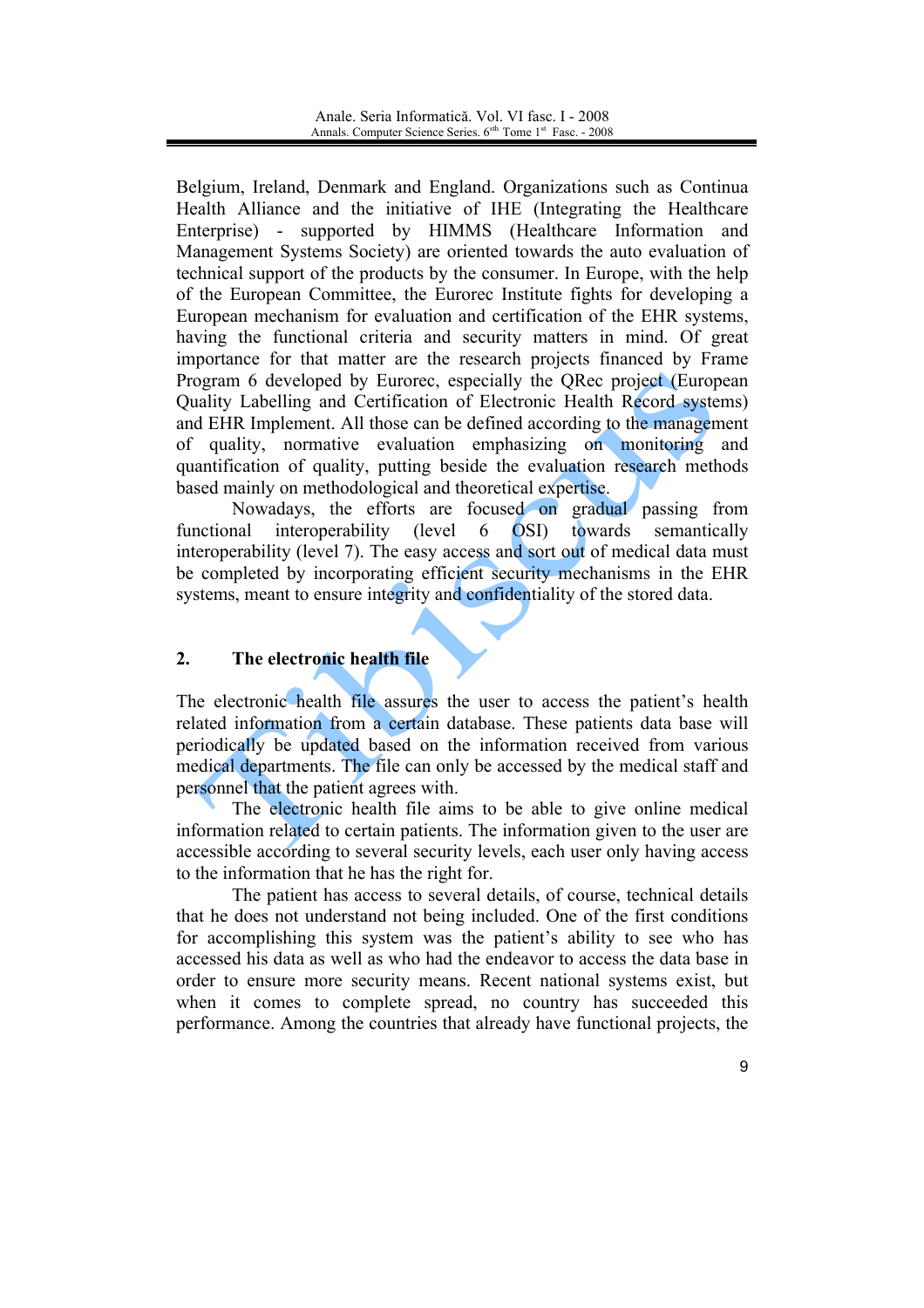European model that was the ground for the pilot project in Romania must be remembered, the English model, extremely well adjusted and the American one, completed mostly in the same period with the European one.

#### $3.$ The electronically evidence of medical data – terminology

An electronic health record or as it is known in Romania, electronic health file, refers to all the records related to the health state of a certain individual along his life in a digital format and it is the equivalent for the traditional file. The purpose is to track the coordination of storing systems so that the finding of the electronic health record could be easy accessed with the help of computers. Electronic health records are usually accessed from a computer, mainly through a network. It can consist of electronic medical recordings from different locations or sources. A variety of information linked to medical assistance services can be stored and accessed in this manner.

|                             | <b>Admission (2004500000)</b>   |                |                                                    |                                                                                                      |  |  |
|-----------------------------|---------------------------------|----------------|----------------------------------------------------|------------------------------------------------------------------------------------------------------|--|--|
| New patient                 | Search 1                        | Archive        | New person                                         |                                                                                                      |  |  |
| $::$ Immunization           |                                 |                |                                                    |                                                                                                      |  |  |
| Admission Nr.               | 2004500000                      |                |                                                    |                                                                                                      |  |  |
| Title:                      | Senor                           |                |                                                    | Options for this patient                                                                             |  |  |
| Mario<br>Family name:       |                                 |                |                                                    | Confirmation of inability to work<br>$\sim$                                                          |  |  |
| Given name:                 | <b>Banderas</b>                 |                |                                                    | Charts folder<br>G                                                                                   |  |  |
| Date of hirth:              | 08/07/2004                      |                |                                                    | $\odot$<br><b>Diagnostic Results</b>                                                                 |  |  |
| Sex:                        | male                            |                |                                                    | <b>CO</b><br>Medocs                                                                                  |  |  |
| Blood group:                | AB.                             |                |                                                    | <b>TOP</b><br>DRG (composite)                                                                        |  |  |
| Date                        | 08/07/2004<br><b>THE</b>        |                |                                                    | Prescriptions<br><b>Cardio</b>                                                                       |  |  |
| Type                        | Tetagam                         |                | 回目                                                 | Notes & Reports<br>ď.                                                                                |  |  |
| Medicine                    | Anti-tetanus immunization       |                |                                                    | $\mathbb{Q}_{K}$<br>Immunization                                                                     |  |  |
|                             |                                 |                |                                                    | <b>Billion must a second construction</b><br>Search :: Immunization (Immunization) - Mozilla   [ ] X |  |  |
| Dosage                      | $2$ mg./dl                      |                | <b>IN</b><br><b>SEC</b>                            |                                                                                                      |  |  |
| Titer                       | 345                             |                |                                                    | Search :: Immunization (Immunization)                                                                |  |  |
| Refresh date                | 08/06/2006<br><b>YEE</b>        |                |                                                    |                                                                                                      |  |  |
| <b>Application type</b>     | Subcutaneous                    | $\blacksquare$ |                                                    | Please enter search keyword:                                                                         |  |  |
| Application by              | ladmin                          |                |                                                    |                                                                                                      |  |  |
| <b>Notes</b>                |                                 |                |                                                    | Search                                                                                               |  |  |
| Е<br>Save<br>Admission data | <b>IIIIIIIII</b> Barcode labels | <b>子出Make</b>  | <b>Top 10 Quicklist</b><br>Immunization<br>Tetagam | Yes, this one!                                                                                       |  |  |

Figure 1. Electronic health record (EHR)

The DES systems can reduce medical errors. It was believed that DES systems will increase the efficiency and lower costs, as well as promote the standardization of medical care services. Even though EMR, providers of computerized systems, have existed for more than 30 years in this business, less than 10% of the hospitals in 2006 had a complete system.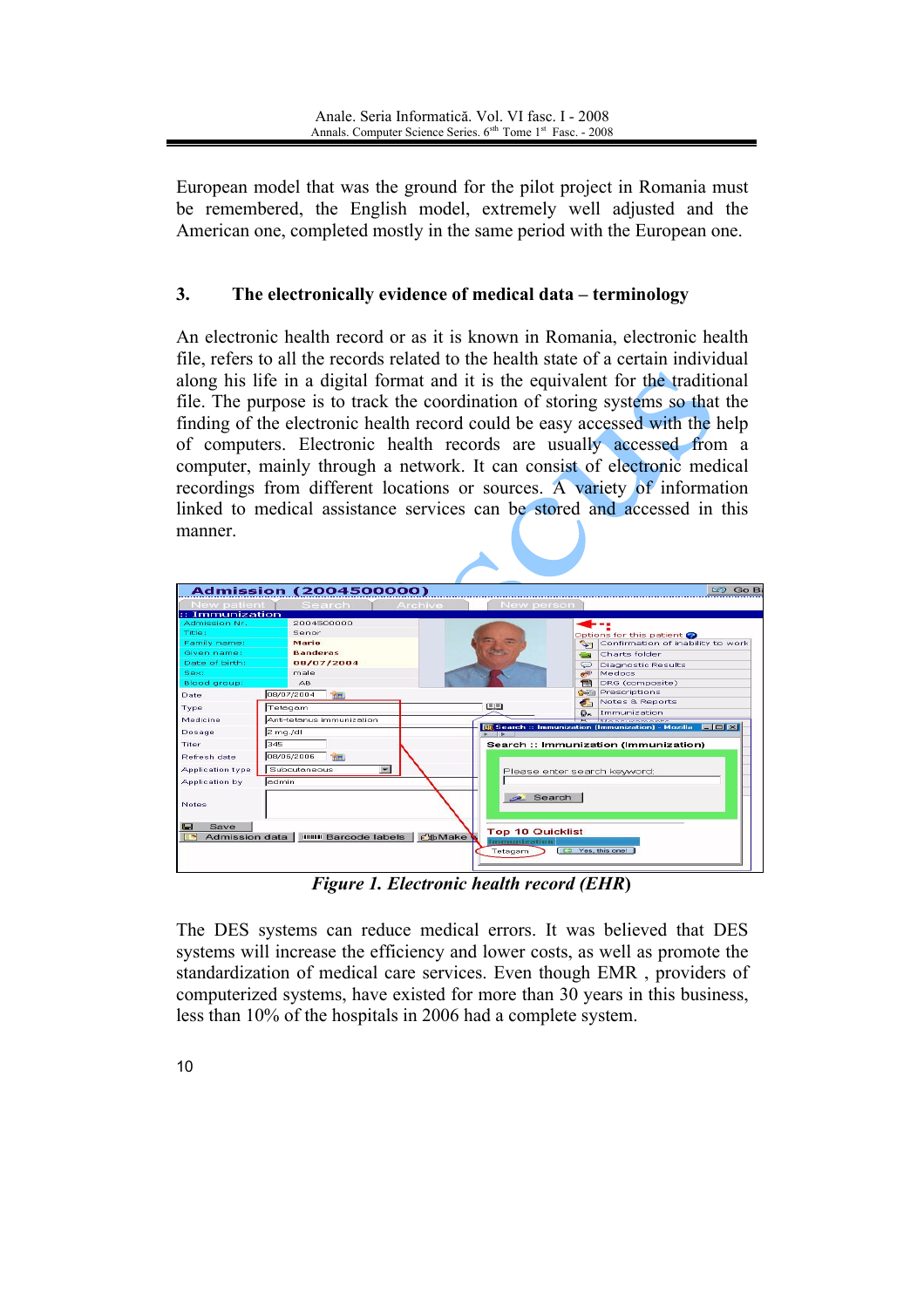

**Figure 2. Sample patient record view from an** *image-based electronic health record (VistA)* 

A multitude of systems have been used in order to define the electronic health record of the patient, in the end leading to a superposition of definitions. Both terms electronic health file as well as electronic medical record are being used. Some of the medical software users correlate the electronical medical record term to a global level, and the electronic medical record term to a recording. For most users, both terms are being used in the same simultaneously.

In time, the electronic evidence of medical data concept has suffered several changes along with the increase in complexity and natural novelties, and with the evolution of health care systems.

The variations in terminology, often implying the national characteristic, are not only connected to formulation but also to the content and clinical context. Nowadays this concept has many forms.

**EHR/EHCR** (electronic health-care- record) - Europe – represents a more and more accepted concept which extends the signification of the electronic health care record beyond the illness of the patient, to an entire health history along with the actual state of the patient and the future supervision plans.

The change of medical data and the evolution that the health care systems have suffered led to a number of changes in what the concept of electronic data base evidence is concerned. "Patient's electronic chart", "electronic health file" are definitions that can still be encountered in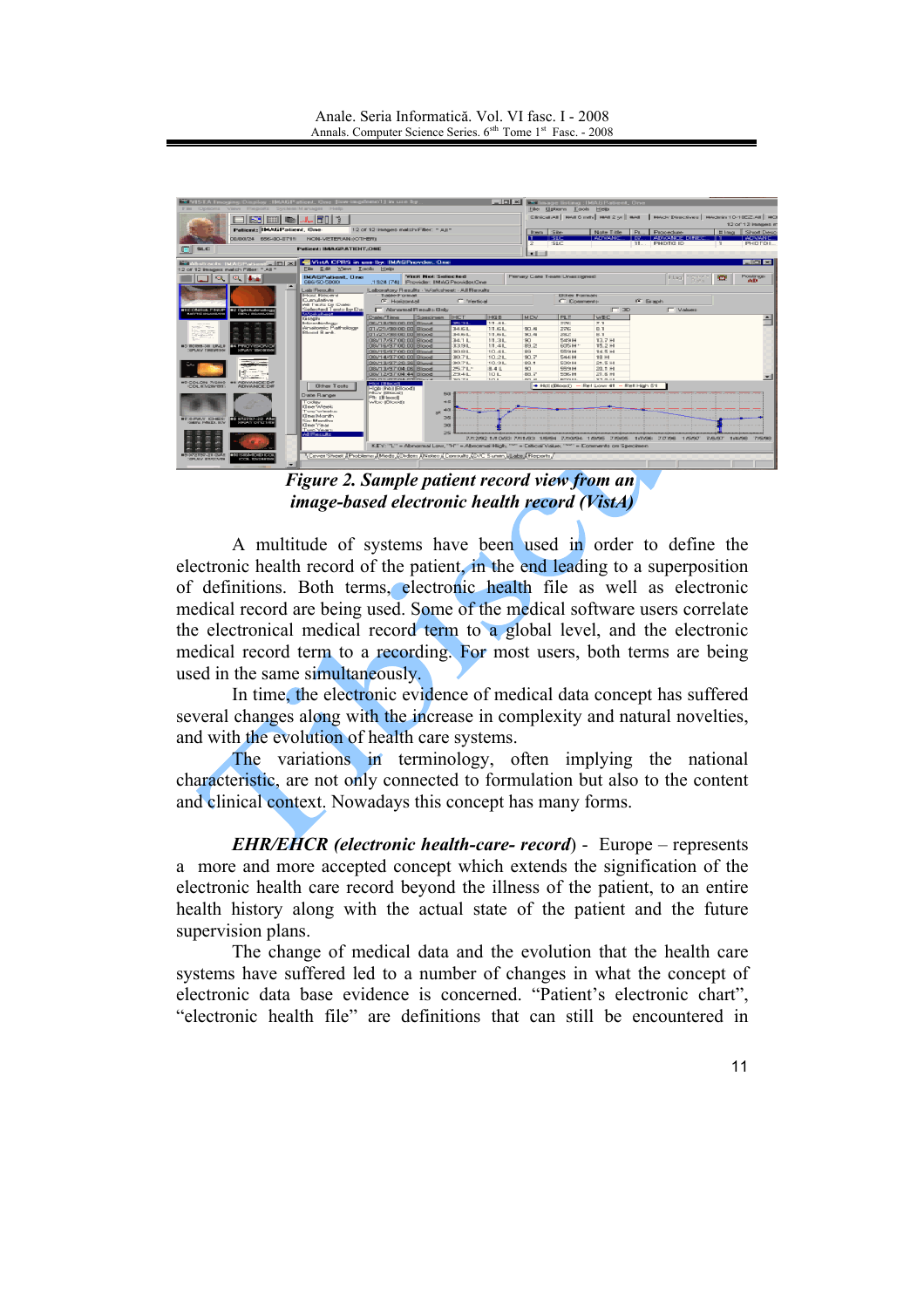Romania, since the country has not yet managed to fully clarify the concept. According to the ISO/TR definition, any reference to electronic health records will be made using the EHR abbreviation.

**PCR** (patient-carried record) – experimented model in various countries in the form of medical cards, so that all the medical information belong to the beholder. The subject of the record is the patient; a specialization on clinical domains for the recorded data however exists. The current trend is for these cards to contain a minimum of necessary information, in order for the user to be recognized (patient as well as medical staff), all other data regarding the patient being stored in a distributed data base

| EUROPEAN HEALTH INSURANCE CARD        | R0                                     |
|---------------------------------------|----------------------------------------|
| 3 NUME                                |                                        |
| <b>POPESCU</b>                        |                                        |
| 4 Prenume                             |                                        |
| <b>IONUT</b>                          |                                        |
| 5 Data nasterii                       | 6 Numar personal de identificare       |
| 14.10.1973                            | 1731014554122                          |
|                                       | 7 Numar de identificare al institutiei |
|                                       | 123456                                 |
| 8 Numarul de identificare al cardului | 9 Data expirarii                       |
| 1234567890                            | 10.08.2008                             |
|                                       |                                        |
|                                       |                                        |

**Figure 3. European Card of Health Social Assurance** 

**CMR** (computerized medical record) a general concept referring to any form of electronic data base evidence starting from simple Word documents or Excel and up to various technical administration of the medical data implementations, more or less complex.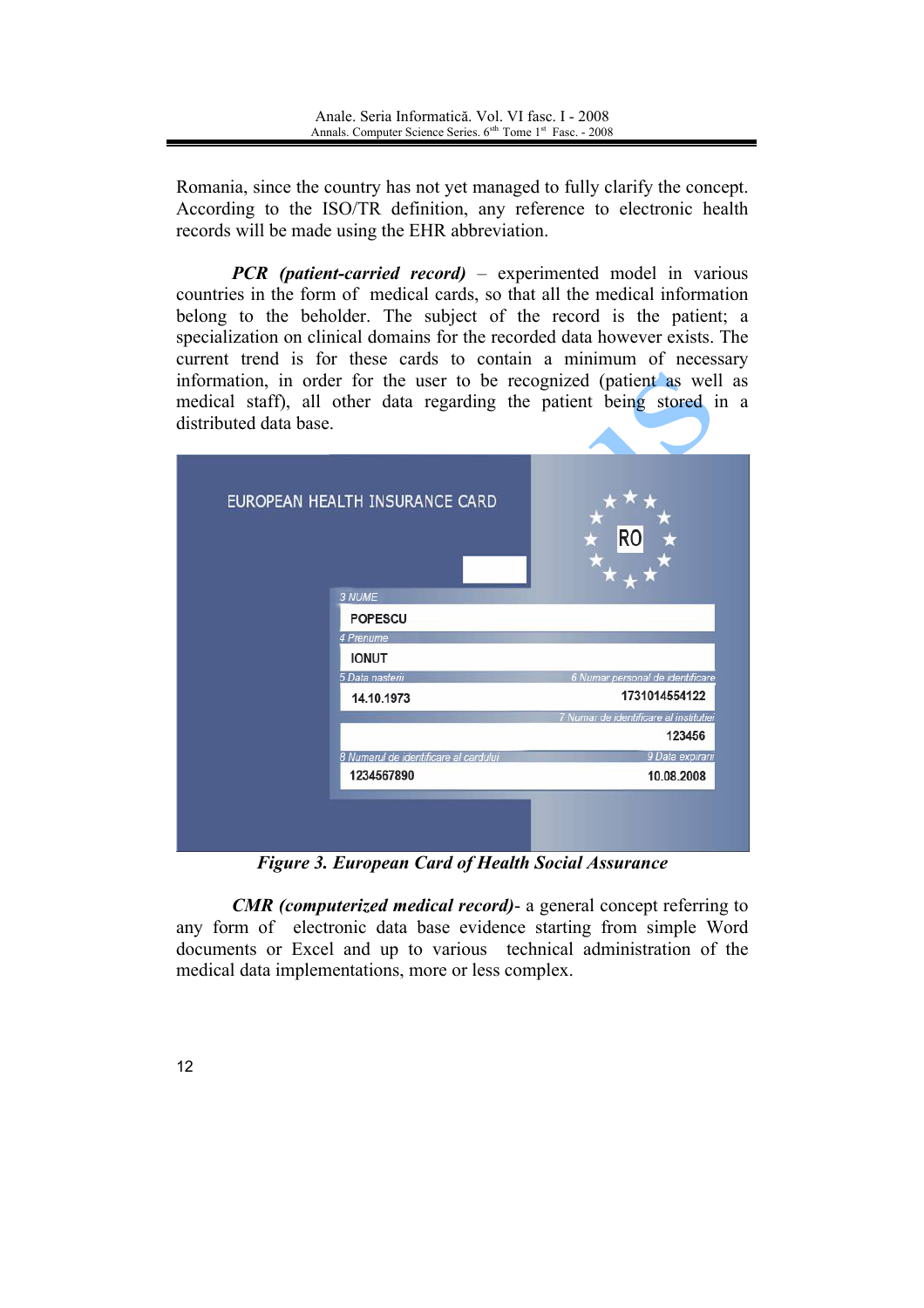**CPR** (computer-based patient record) – USA – it ensures the entire life medical data recording. It implies medical data patient's acquisition from different sources (family doctor, dentist, specialists) which requires a high grade of data interoperability, hard to achieve at the moment. It must be noticed that the records refer to a single subject- the patient.

EPR (electronic patient record)  $-$  England- is similar to CPR with the only difference that it is focused on medical data belonging to one or more specialties (general medicine, dental medicine, surgery, intensive care unit, etc. and without the desire to cover the patients whole life. EPR can be considered as a subset (at a physical or logical level) of the EHR.

| Welcome, Dr. John Smith [ Elearning ] [ Sign out ]<br>Monday, May 28, 2007 |                          |                                                                                                                           |                                          |   |                                 |                                                      | CureMD Medical Center | 374 Stockholm Street |
|----------------------------------------------------------------------------|--------------------------|---------------------------------------------------------------------------------------------------------------------------|------------------------------------------|---|---------------------------------|------------------------------------------------------|-----------------------|----------------------|
| <b>Jane Browne</b><br>50 Year(s) Female (DOB: 01/15/1957)                  |                          |                                                                                                                           | Home: 212-520-5858<br>Cell: 215-528-5695 |   |                                 | Weight: 155 lbs<br><b>BSA: 55 m</b><br>Height: 5' 8" |                       |                      |
| <b>Patient</b>                                                             | Chart                    |                                                                                                                           |                                          |   |                                 |                                                      |                       |                      |
|                                                                            |                          | Allergies   Complaints   Diagnosis   Immunization   Medications   Notes   Patient Notes   Vitals   Family Hx   Surgery Hx |                                          |   |                                 |                                                      |                       | $\circledast$        |
| <b>Registration</b><br><b>Provider Notes</b><br>Ð                          | <b>Reminders</b>         |                                                                                                                           |                                          |   |                                 |                                                      |                       |                      |
| - Clinical                                                                 |                          | 07/19/2007<br>07/19/2007                                                                                                  | Knee MRI                                 |   | Refill request for Amarly 40 mg | New<br>New                                           |                       |                      |
| Clinical Overview<br>Complaints                                            | <b>Onset</b>             | <b>Diagnosis</b>                                                                                                          | <b>Status</b>                            |   | <b>Onset</b>                    | <b>Complaints</b>                                    | <b>Status</b>         |                      |
| Allergies                                                                  | 09/15/1998               | 250.01 - TYPE 1 DIABETES CHRONIC                                                                                          | Current                                  | ٠ | 03/21/2007                      | Knee Pain                                            | Current               |                      |
| Medications                                                                | 01/08/2001               | 717.7 - CHONDROMALACIA PATELLAE                                                                                           | Current                                  |   | 02/07/2007                      | Drowsiness, Stomach Ache                             | Past                  |                      |
| <b>Histories</b><br><b>Review of Systems</b>                               |                          |                                                                                                                           |                                          |   | 12/05/2006                      | Fever                                                | Past                  |                      |
| <b>Wtals</b>                                                               |                          |                                                                                                                           |                                          |   | 06/01/2006                      | Lower Joint Pain                                     | Past                  |                      |
| <b>Physical Exams</b>                                                      |                          |                                                                                                                           |                                          | ٠ |                                 |                                                      |                       |                      |
| Diagnosis<br>- Orders                                                      | <b>Start</b>             | <b>Medications</b>                                                                                                        | <b>Status</b>                            |   | <b>Onset</b>                    | <b>Allergies</b>                                     | <b>Status</b>         |                      |
| <b>Results</b>                                                             |                          | Glucosamine Sulphate 500 mg                                                                                               |                                          |   |                                 |                                                      |                       |                      |
| Immunizations                                                              | 03/21/2007<br>01/16/2007 | Amaryl 40 mg                                                                                                              | Current<br>Current                       |   | 03/12/1995<br>01/15/1969        | Pericilin (Drug)<br>Lactose (Food)                   | Current<br>Current    |                      |
| Exposure                                                                   | 01/16/2007               | TUMS 750 mg                                                                                                               | Current                                  |   |                                 |                                                      |                       |                      |
| Case Review<br>Flow Sheet                                                  | 12/16/2006               | Aleve 200 mg                                                                                                              | Past                                     |   |                                 |                                                      |                       |                      |
| Tasks                                                                      |                          |                                                                                                                           |                                          |   |                                 |                                                      |                       |                      |
| <b>Reminders</b>                                                           |                          |                                                                                                                           |                                          |   |                                 |                                                      |                       |                      |
| Memos<br>Dates                                                             | <b>Visit Date</b>        | <b>Reason</b>                                                                                                             | <b>Type</b>                              |   | <b>Status</b>                   | Provider                                             | <b>Modified By</b>    |                      |
| <b>School Forms</b>                                                        | 03/21/2007 9:20 AM       | Office Visit                                                                                                              | Progress Note                            |   | Draft                           | Dr. John Smith                                       | Dr. John Smith        |                      |
| <b>IQmark Reports</b>                                                      | 02/07/2007 10:30 AM      | Drowsiness, Stomach Ache                                                                                                  | Progress Note                            |   | Signed                          | Dr. John Smith                                       | Dr. John Smith        |                      |
| Face Sheet                                                                 | 12/05/2006 1:00 PM       | Fever                                                                                                                     | H&P Note                                 |   | Signed                          | Dr. John Smith                                       | Dr. John Smith        |                      |
| <b>Document Imaging</b><br>Billing                                         | 08/12/2006 11:00 AM      | Diabetes Follow-up                                                                                                        | Progress Note                            |   | Signed                          | Dr. John Smith                                       | Dr. John Smith        |                      |
|                                                                            | 06/01/2006 2:30 PM       | Lower Joint Pain                                                                                                          | Phone Consultation                       |   | Signed<br>Signed                | Dr. John Smith                                       | Dr. John Smith        |                      |

**Figure 4. Computerized medical record** 

**EMR** (electronic medical record) – New Zeeland-consists of a record card for medical data based on a total interoperability in a medical institution (hospital, dispensary). The subject of the recording is the patient, and his file has a classical approach.

**PHR** (personal health record) – consists of an electronic file initiating a physical person. An ideal PHR should offer a complete summary and an accurate view on the state of health of the patient together with an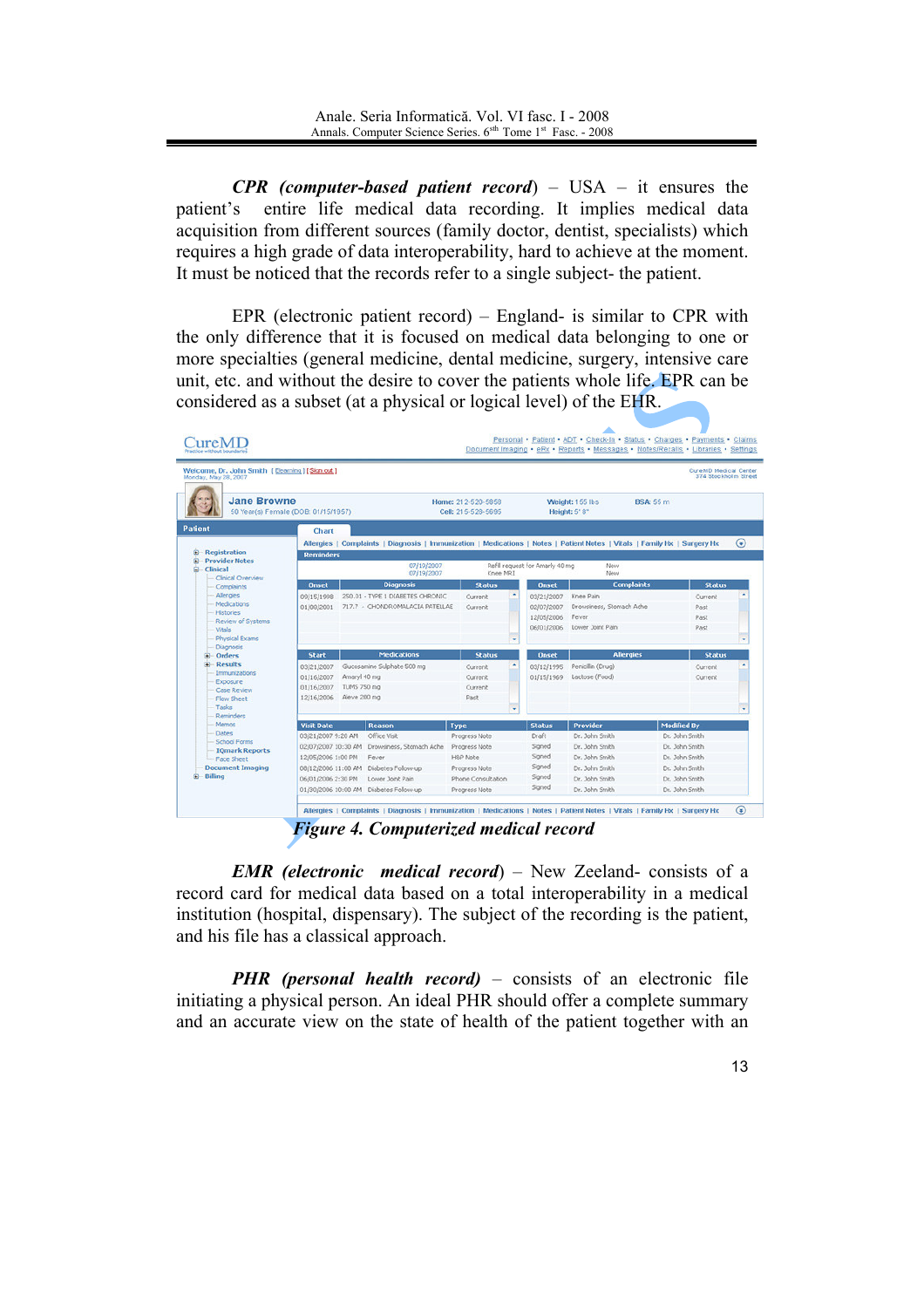individual medical history by collecting data from different sources. A PHR should make this information online available for everyone with electronic accreditation to see the information.

EHR systems are able to reduce medical errors [1]. In one ambulatory healthcare study, there was no difference in 14 measures, improvement in 2 outcome measures, and worse outcome on 1 measure [2].

EHR systems are supposed to increase physician efficiency and reduce costs, as well as promote standardization of care.



**Figure 5. Electronic Medical Record** 

# 4. Types of data stored in an electronic medical record

An electronic medical record might include:

Patient demographics.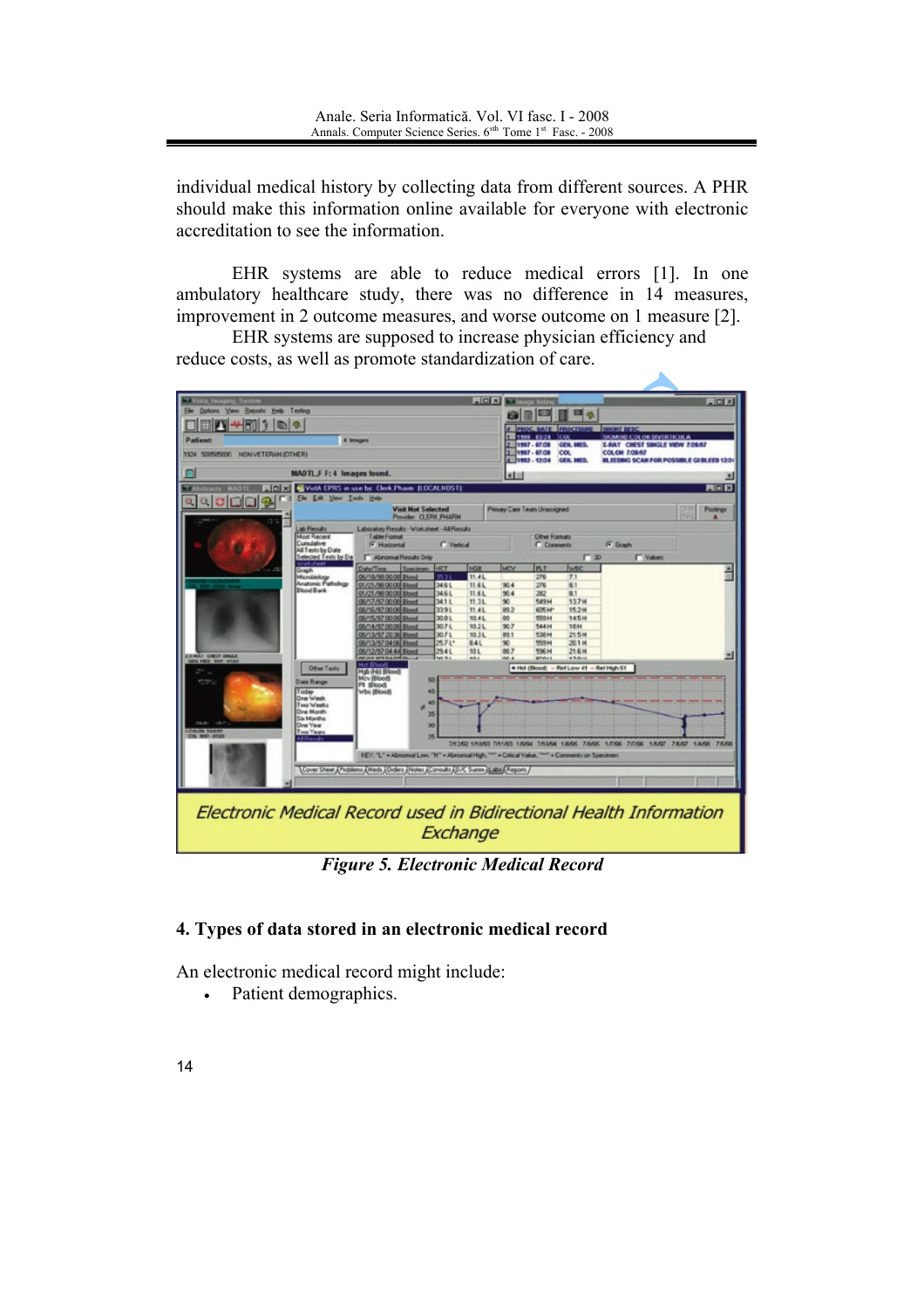- Medical history, examination and progress reports of health and  $\bullet$ illnesses.
- Medicine and allergy lists, and immunization status.
- Laboratory test results.
- Radiology images (X-rays, CTs, MRIs, etc.)
- Photographs, from endoscopy or laparoscopy clinical <sub>or</sub> photographs.
- Medication information, including side-effects and interactions.
- Evidence-based recommendations for specific medical conditions
- A record of appointments and other reminders.
- Billing records.
- Eligibility
- Advanced directives, living wills, and health powers of attorney



# 5. Ideal characteristics of an electronic health record (EHR)

- Information should be able to be continuously updated.
- The data existing in an electronic health record system should be  $\bullet$ able to be used anonymously for statistical reporting, for purposes of quality improvement, outcome reporting, resource management, and public health communicable disease surveillance [3].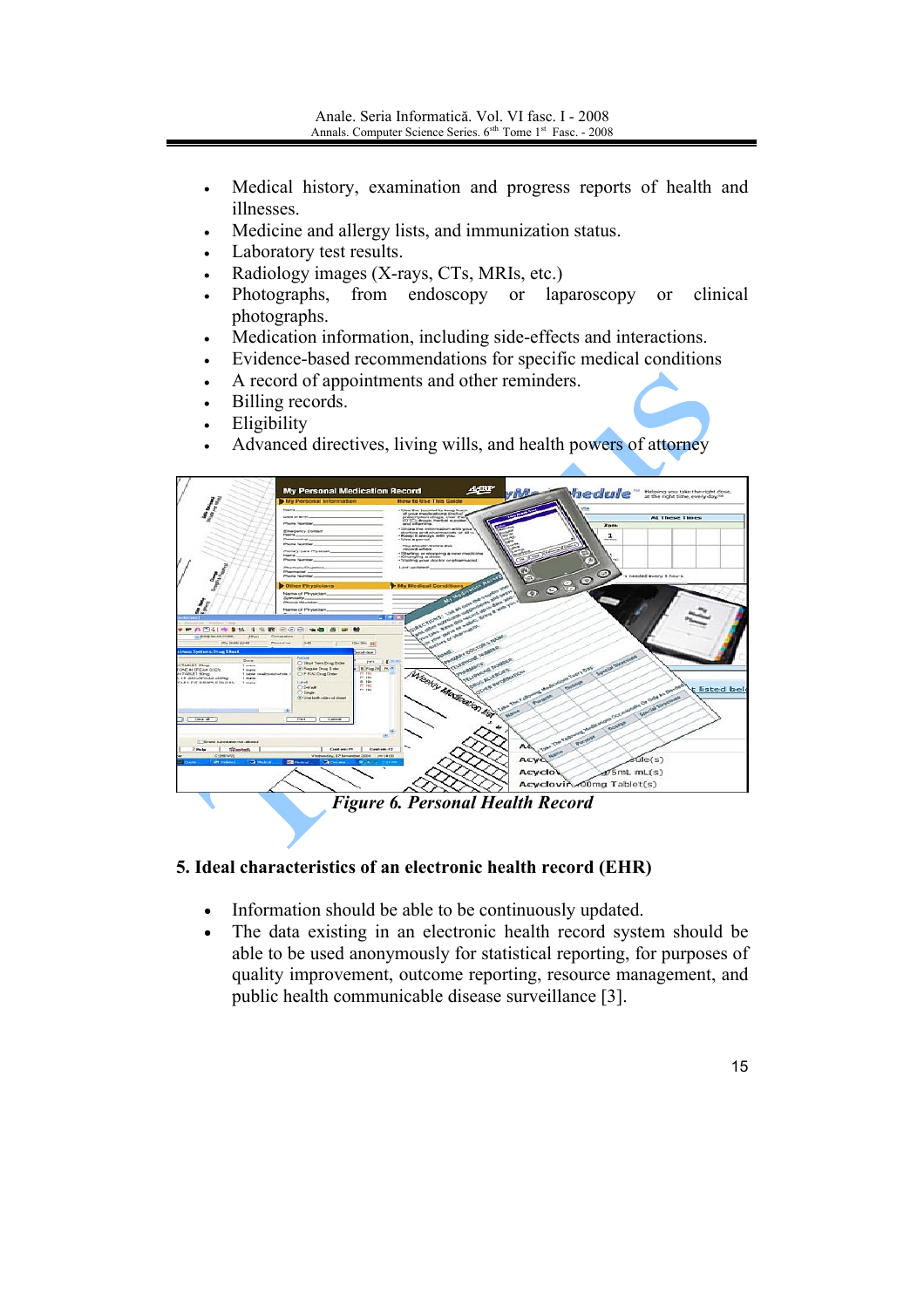The ability to exchange records between different electronic health records systems ("interoperability" [4]) would help develop a network between healthcare deliveries in non-affiliated healthcare facilities

## 6. Interoperability

In healthcare, interoperability refers to the ability of different information, technology systems and software applications to communicate, to exchange data between them, accurately, effectively, and especially to use the information that has been exchanged.

### 7. Organizations to evaluate standardization proposals

Several models of standardization for electronic medical records and electronic medical record exchange have been proposed and multiple organizations formed to help evaluate and implement them [5][6].

### 8. Organizations

- CHI (Consolidated Health Informatics Initiative) recommends  $\bullet$ nationwide federal adoption of EHR standards in the United States
- CCHIT (Certification Commission for Healthcare Information Technology) - a federally funded, not-for-profit organization that evaluates and develops the certification for EHRs and interoperable **EHR** networks (USA)
- IHE (Integrating the Healthcare Enterprise) a consortium, sponsored by the HIMSS, that recommends integration of EHR data communicated using the HL7 and DICOM protocols
- ANSI(American National Standards Institute) accredits standards  $\bullet$ in the United States and co-ordinates US standards with international standards
- Healthcare Information and Management Systems Society (HIMSS) an international trade organization of health informatics technology providers
- American Society for Testing and Materials a consortium of scientists and engineers that recommends international standards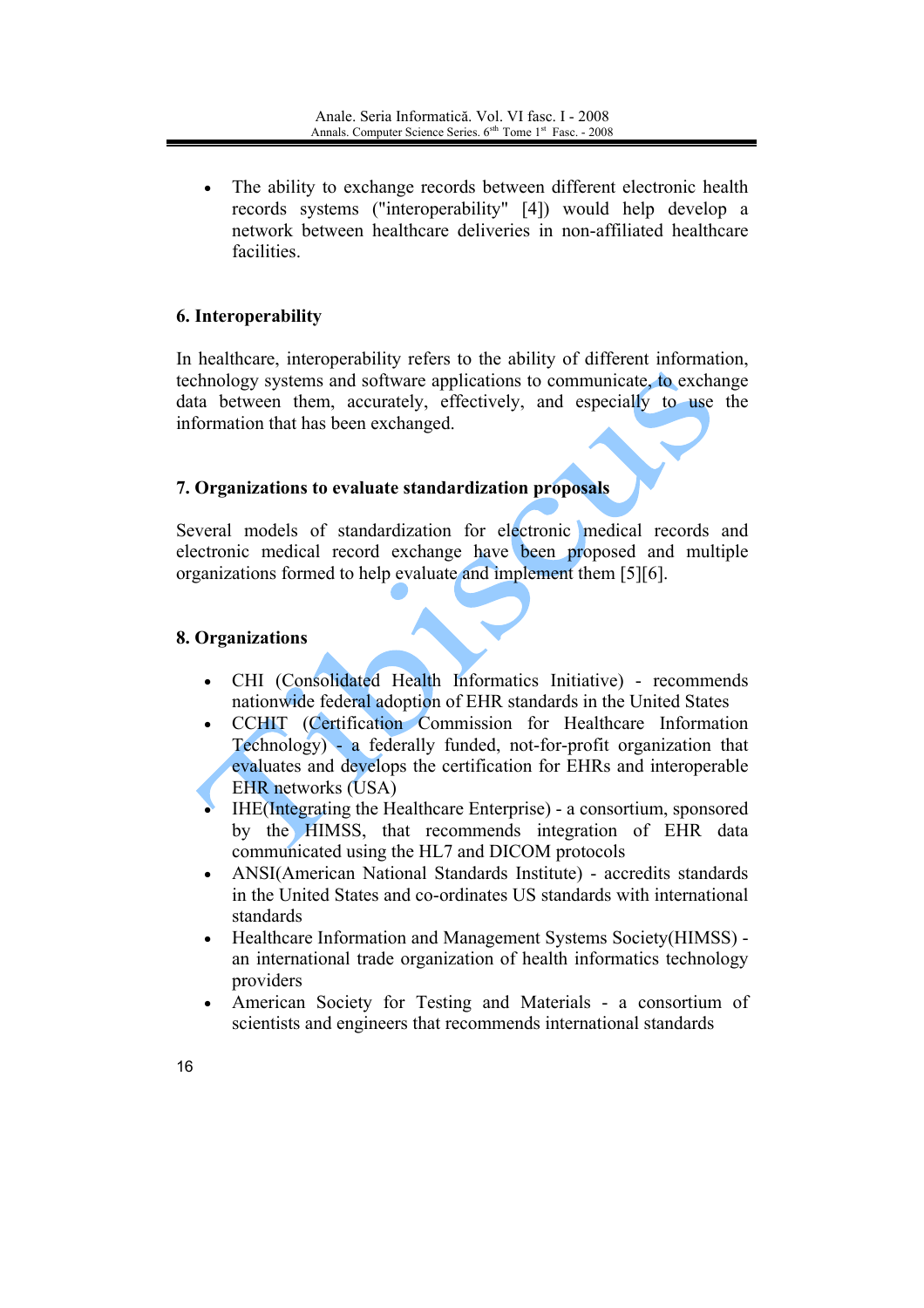- openEHR provides open specifications and tools for the 'shared'  $\bullet$ **EHR**
- Canada Health Infoway a federally funded, not-for-profit organization that promotes the development and adoption of EHRs in Canada
- World Wide Web Consortium(W3C) promotes Internet-wide communications standards to prevent market fragmentation
- Clinical Data Interchange Standards Consortium(CDISC) a non- $\bullet$ profit organization that develops platform-independent healthcare data standards
- EHR-Lab Interoperability and Connectivity Standards (ELINCS) run by the HL7 group to help provide lab data and other EHR Interoperability

# 9. Standards

- ANSI X12 (EDI) transaction protocols used for transmitting patient  $\bullet$ data. Popular in the United States for transmission of billing data.
	- CEN's TC/251 provides EHR standards in Europe including:
		- o EN 13606, communication standards for EHR information
		- o CONTSYS (EN 13940), supports continuity of care record standardization.
		- HISA (EN 12967), a services standard for inter-system  $\circ$ communication in a clinical information environment.
- Continuity of Care Record- ASTM International Continuity of Care  $\bullet$ Record standard
- **DICOM** an international communications protocol standard for representing and transmitting radiology (and other) image-based data, sponsored by NEMA(National Electrical Manufacturers Association)
- HL7 a standardized messaging and text communications protocol between hospital and physician record systems, and between practice management systems
- ISO ISO TC 215 provides international technical specifications for  $\bullet$ EHRs ISO 18308 describes EHR architectures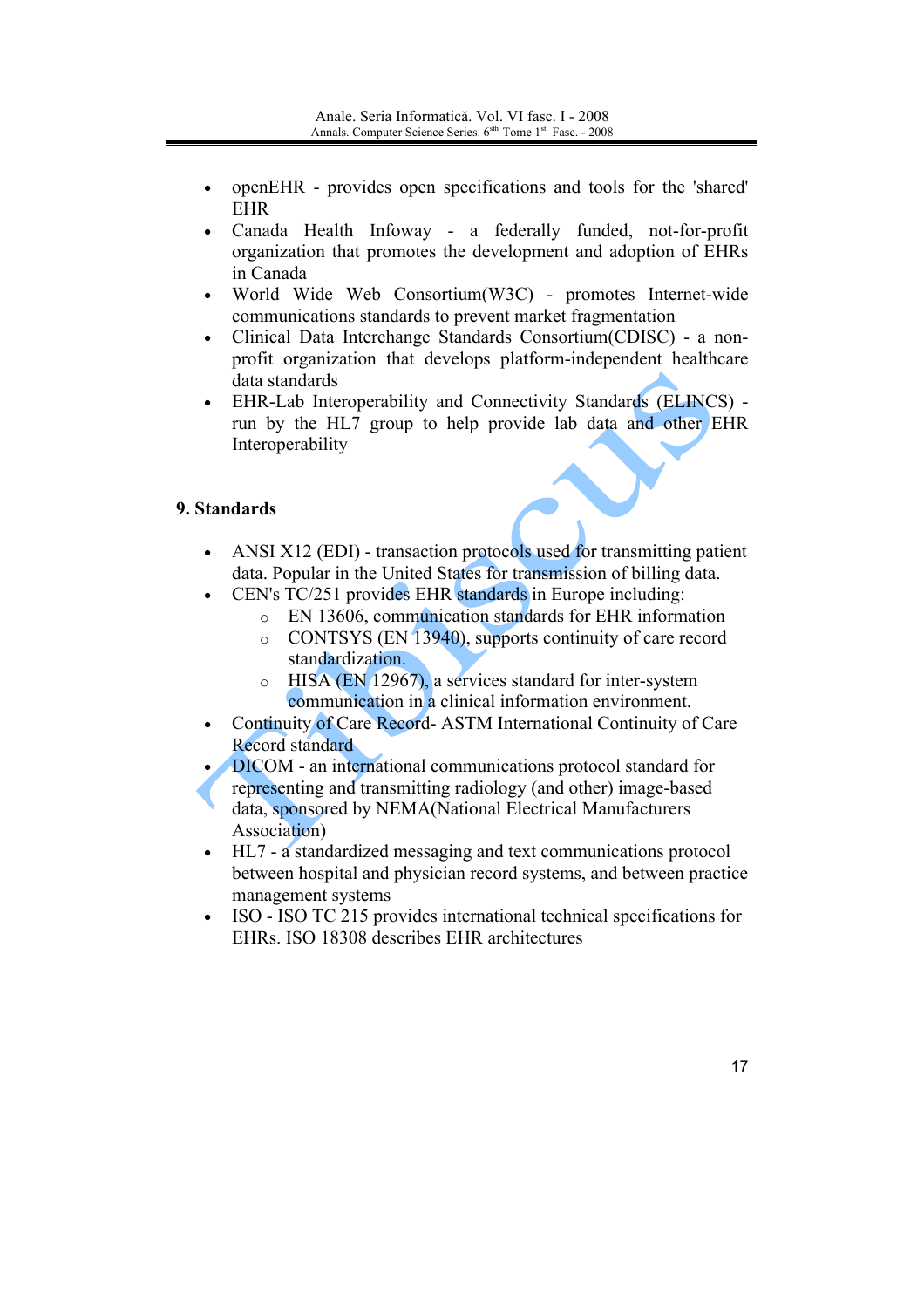#### 10. Synchronization of records

In the case of providing care in two different facilities, it may be difficult to update records at both locations. This is a problem that plagues distributed computer records in all industries.

There are two models conceived in order to satisfy this problem: a centralized data server solution and a peer-to-peer file synchronization program (as has been developed for other peer-to-peer networks).

In the United States, Great Britain, and Germany, the concept of a national centralized server model of healthcare data has not been received successfully yet. There are still several issues of privacy and security that need to be solved [7][8].

Synchronization programs for distributed storage models, however, are only useful once record standardization has occurred. It is a challenge to try to merge already existing public healthcare databases. The key benefit consists in the ability of electronic health record systems to provide this function and will help improve healthcare delivery [9][10][11].

### 11. Successful implementations of EHR systems

In the United States, the Department of Veterans Affairs (VA) has the largest enterprise-wide health information system that includes an electronic medical record, known as the Veterans Health Information Systems and Technology Architecture or VistA. A graphical user interface known as the Computerized Patient Record System (CPRS) allows health care providers to review and update a patient's electronic medical record at any of the VA's over 1,000 healthcare facilities. CPRS includes the ability to place orders, including medications, special procedures, X-rays, patient care nursing orders, diets, and laboratory tests.

The US Indian Health Service uses an EHR similar to VistA called RPMS. VistA Imaging is also being used to integrate images and coordinate PACS into the EHR system.

As of 2005, the National Health Service (NHS) in the United Kingdom also began an EHR system. The goal of the NHS is to have 60,000,000 patients with a centralized electronic health record by 2010. The plan involves a gradual roll-out commencing May 2006, providing general practitioners in England access to the National Programme for IT (NPfIT) [12].

The Canadian province of Alberta started a large-scale operational EHR system project in 2005 called Alberta Netcare, which is expected to encompass all of Alberta by 2008.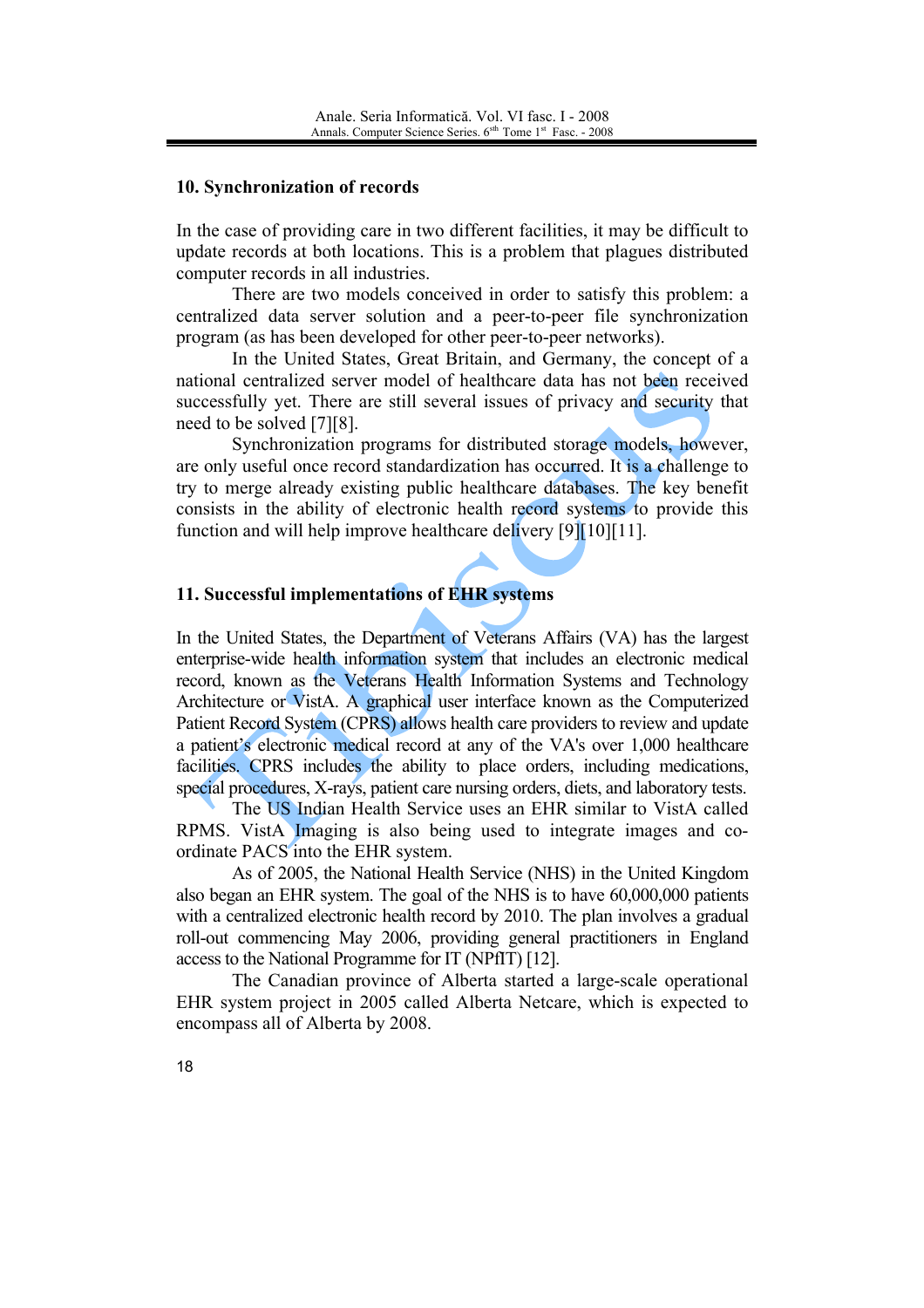# 12. Software criteria of interoperability

The Center for Information Technology Leadership described four different categories of data structuring at which health care data exchange can take place.<sup>[13]</sup> Each has different technical requirements and offers different potential for benefits realization.

The four levels are [14].

| <b>Level</b>                | Data Type                                                                    | <b>Example</b>                                                                                                                                                                                                                            |
|-----------------------------|------------------------------------------------------------------------------|-------------------------------------------------------------------------------------------------------------------------------------------------------------------------------------------------------------------------------------------|
|                             | Non-electronic data                                                          | Paper, mail, and phone call.                                                                                                                                                                                                              |
| $\mathcal{D}_{\mathcal{L}}$ | Machine transportable data                                                   | Fax, email, and unindexed documents.                                                                                                                                                                                                      |
| $\mathbf{3}$                | Machine organizable data<br>(structured messages,<br>unstructured content)   | HL7 messages and indexed (labeled)<br>documents, images, and objects.                                                                                                                                                                     |
| 4                           | Machine interpretable data<br>(structured messages,<br>standardized content) | Automated transfer from an external lab<br>of coded results into a provider's EHR.<br>Data can be transmitted (or accessed<br>without transmission) by HIT systems<br>without need for further semantic<br>interpretation or translation. |

# **References**

[1]. "The Best Medical Care In The U.S. How Veterans Affairs transformed itself – and what it means for the rest of us" (July 16, 2006). Business Week, Red Oak, IA (USA).

[2].Linder JA, Ma J, Bates DW, Middleton B, Stafford RS (Jul 2007). "Electronic health record use and the quality of ambulatory care in the States".  $Arch.$ Med. United Intern. 167  $(13)$ :  $1400 - 5$ . doi:10.1001/archinte.167.13.1400. PMID 17620534.

[3]. Healthcare Information and Management Systems Society (2003): {{PDF|EHR Definition, Attributes and Essential Requirements|152 KiB Retrieved July 28, 2006

[4]. Adapted from the IEEE definition of interoperability, and legal definitions used by the FCC (47 CFR 51.3), in statutes regarding copyright protection (17 USC 1201), and e-government services (44 USC 3601)